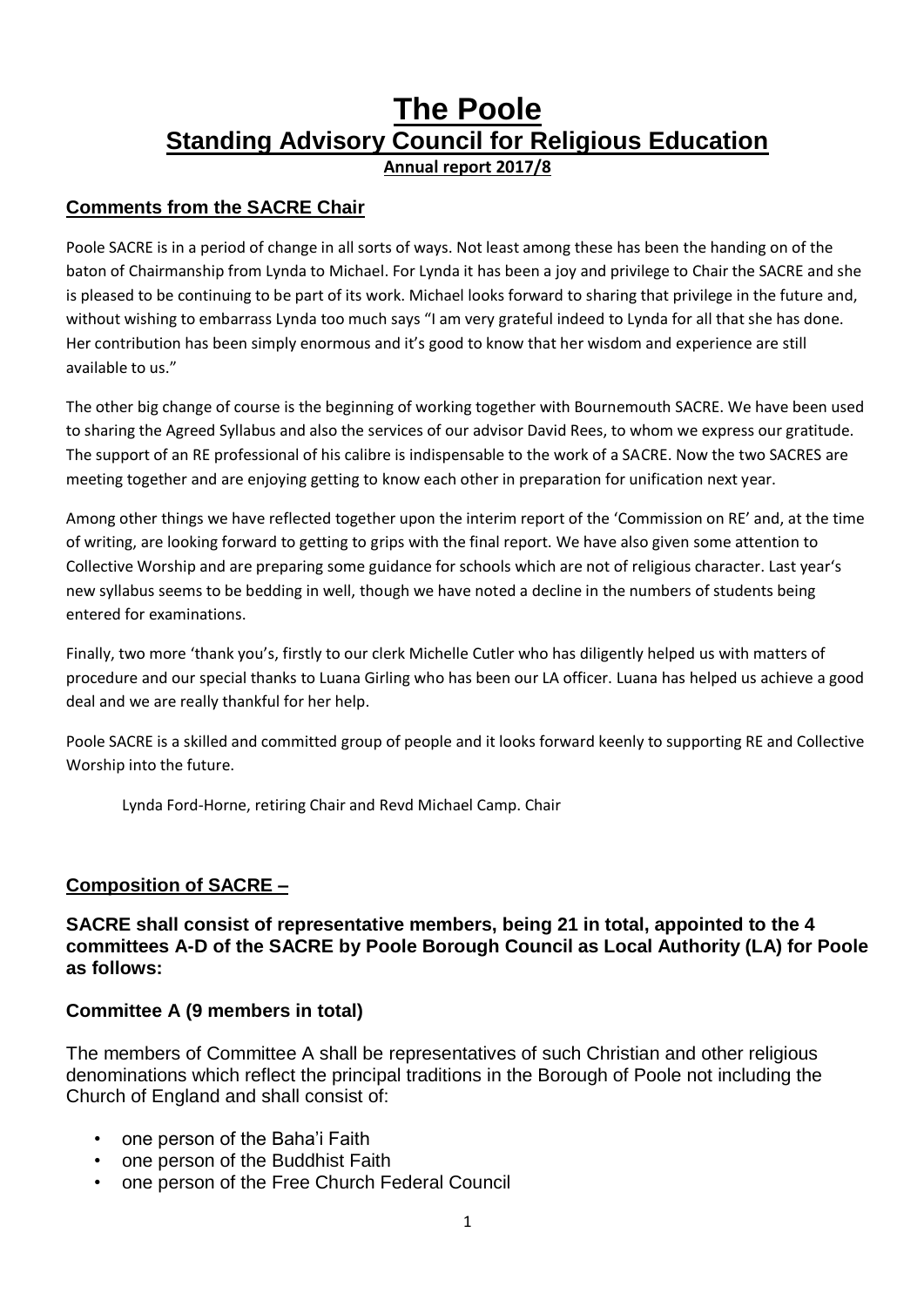- one person of the Hindu Faith
- one person of the Islamic Faith
- one person of the Jewish Faith
- one person of the Quaker Faith
- one person of the Roman Catholic Church
- one person of the Sikh Faith

### **Committee B (3 members in total)**

The members of Committee B shall be representatives of the Church of England and shall consist of:

• 3 persons from the Salisbury Diocesan Board of Education

### **Committee C (6 members in total)**

The members of Committee C shall be representatives of such Teachers' Associations as the LA think fit and shall consist of:

- at least one Headteacher from each of the primary and secondary phases nominated by Poole Headteachers via Poole Schools Association
- one teacher from Special Education

NB – In Poole the recognised teacher associations are NASUWT, NUT, ATL, ASCL, NAHT and VOICE.

#### **Committee D (3 members in total)**

The members of Committee D shall be representatives of the elected membership of the LA and shall consist of:

• 3 elected members appointed by the LA's nominated Committee

#### **Co-opted Representatives**

- SACRE shall have the power to co-opt up to 6 representatives to the Committees
- the term of office for co-opted members is usually 4 years
- SACRE must take reasonable steps to ensure that a co-opted member is a genuine representative of the organisation they pertain to represent.

#### Introduction

At the end of the previous academic year the new joint Bournemouth and Poole agreed RE syllabus completed its embedding year. The Autumn Term 2017 marked the beginning of its use in schools. The previous syllabus had been popular as it encouraged an enquiry model whilst allowing schools to teach a reduced content which allowed a deeper study. The new syllabus built on this with enquiry embedded throughout and also offered a greater choice for schools to decide which religions to teach across the primary phase.

The embedding of the new syllabus coincided with a time of renewed discussion in the academic world about Religious Education, how it is delivered, how content is decided, how it is assessed and indeed the very purpose of it. With the Commission on RE delivering its final report it is important that Poole SACRE is fully aware of the developments and takes opportunities to be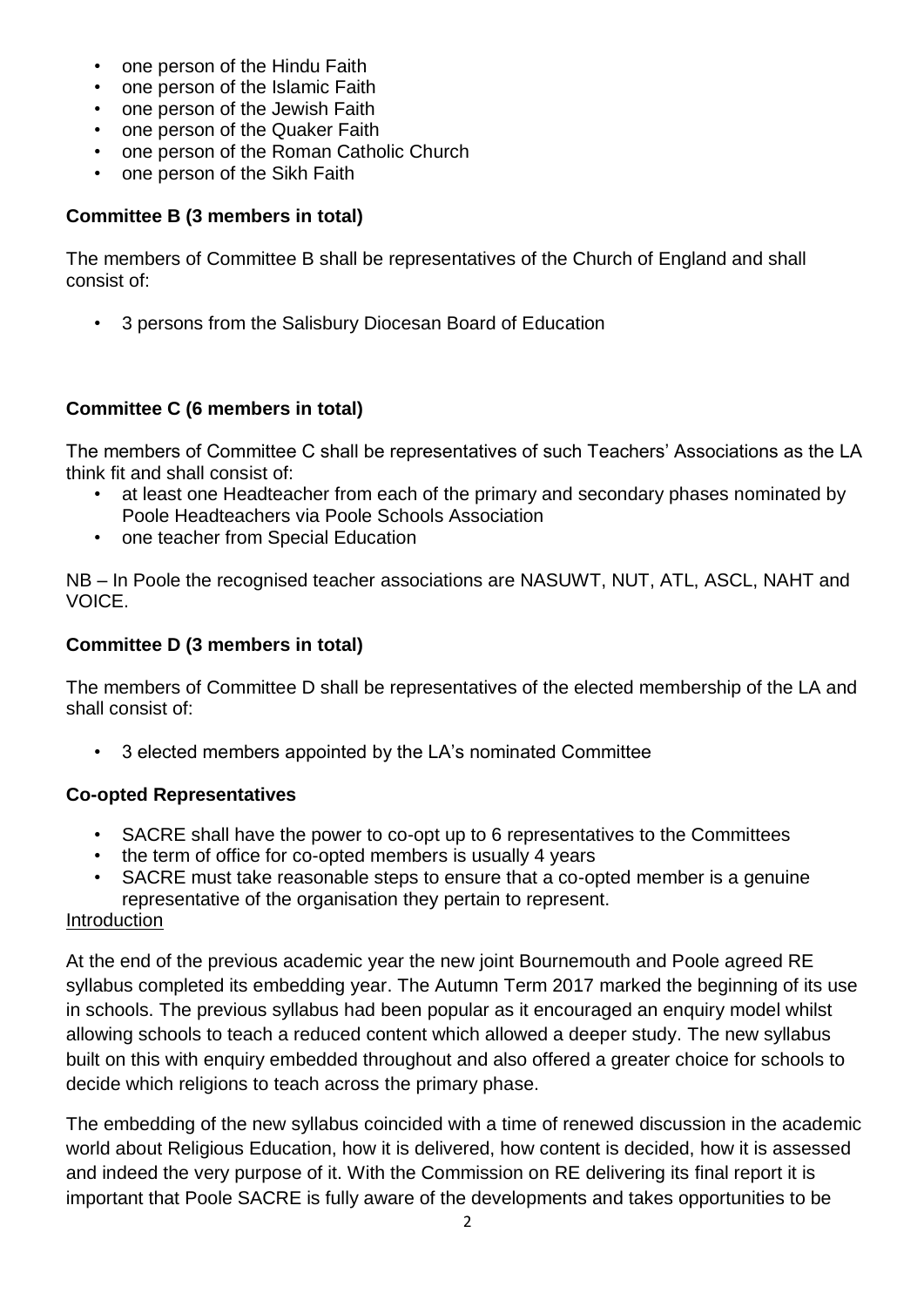heard and to encourage and facilitate high quality RE in the current and future educational landscape.

The Poole SACRE continues to keep in touch with schools and teachers and tailors its yearly plans to meet and support their needs to keep pushing RE learning forward. The SACRE listens to teachers whenever possible through the teacher representatives and presentations to SACREs about issues like Farmington fellowships. Poole SACRE aspires to have greater contact in future if the budget would facilitate network meetings and training events

The SACRE has continued to appreciate the support of the Borough of Poole, the funding offered enabling some support for teachers and schools to continue.

The SACRE has met once each term (on Tuesday November 21<sup>st</sup>, 2017, Thursday 8<sup>th</sup> March 2018 and Monday 11<sup>th</sup> June 2018).

its membership was well-served by some experienced members. The Chair position was passed from Lynda Ford-Horne to Rev Michael Camp (previously Vice Chair) during the year. Membership of some of the committees has changed and there are some vacancies to fill. Attempting to fill these vacancies will be a priority for SACRE this year.

The Poole SACRE continues to be committed to progressing RE across the Borough, believing this subject to have major significance to children and young people's development, both personal and academic. The SACRE has worked hard this year to ensure schools understand its roles and to build strong bridges between itself and the schools it serves on behalf of the Borough.

## **Agreed Syllabus aftermath**

The process of reviewing the joint Poole and Bournemouth RE syllabus brought the two authorities closer together and it became clear that a real opportunity to serve the local RE communities more efficiently would be for the SACREs to meet together and pursue supporting RE in Poole and Bournemouth jointly. During the 2017-18 academic year the SACREs met together sharing ideas and continue to explore further ways of improving RE in our areas. The collaboration that was present in the agreed syllabus conference has continued and as both authorities face similar issues concerning recruitment, consistency of RE leaders and the need to support schools in delivering high quality RE, the benefits have outweighed reservations.

# **Teacher network meetings**

Termly network meetings have unfortunately not been supported by the budget this year – it is hoped that these may be re-instated next year as they are a vital lifeline for primary teachers in particular, offering an opportunity to share ideas and resources, discuss local and national issues and seek support and continuing professional development (CPD). Some other networks have been run out of the Portsmouth diocese, but these have been independent of SACRE and links to SACRE have not been sought. It is hoped that SACRE linked network meetings may be made available again, but it is dependent on numbers and available funding.